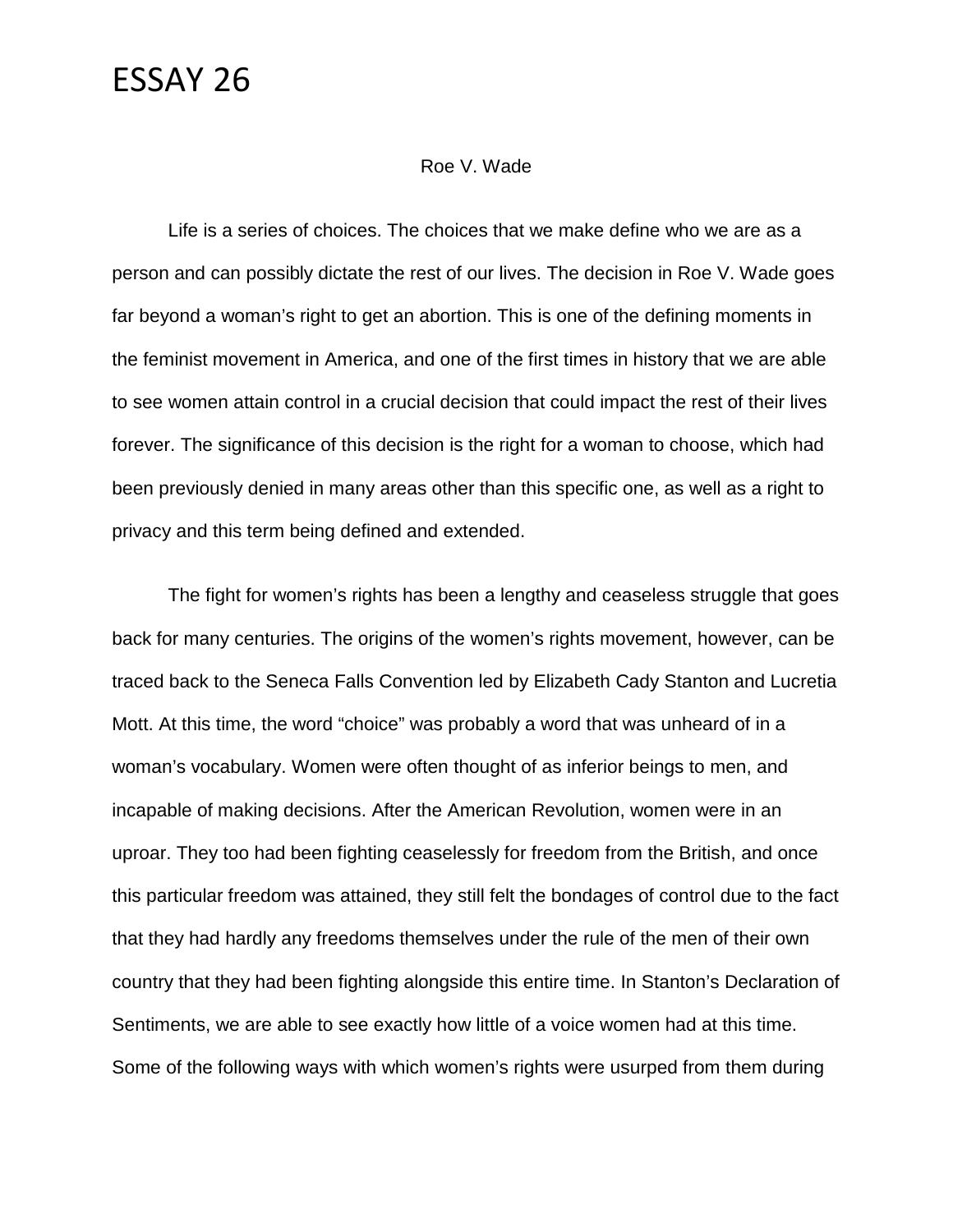this time period were: women's legal "death" in the eyes of the law once married, the inability to vote, their forceful submission to laws that they did not have a say so in creating, no property rights, subjection to harsh punishment often in the form of beating by their husbands, minimal job opportunities and unequal pay, restraint from entering certain professions, inability to participate in church affairs, and forced dependence on men because the laws did not allow them to have independence for themselves. Roe v. Wade is one of the most important court cases in America because, even though abortion does not directly deal with many of the issues discussed above, the correlation between this specific right and the ones listed above lies in the right for a woman to choose and have a voice in something that was important to her, regardless of what that thing was.

Roe V. Wade was a case that originated in Texas when a woman named Jane Roe desired to have an abortion, but was prevented by a Texas law that made abortion illegal except in specific cases where the mother's life was in danger. Jane Roe filed a lawsuit not only on her own behalf but on behalf of the rest of the pregnant women in the same position. "The suit sought to have the Texas abortion law declared unconstitutional as an invasion of her right to privacy as guaranteed by the First, Fourth, Fifth, Ninth, and Fourteenth Amendments." ("Roe v. Wade" 2005). The woman's true name was Norma McCorvey, under the alias Jane Roe in order to maintain her anonymity, and her lawsuit was accompanied by a companion case filed by John and Mary Doe. "The Does claimed that Mary Doe's mental health made pregnancy and birth control pills an undesirable situation and that they wished to have the right to safely terminate a pregnancy if it occurred." (Goss). Hallford, a physician, also joined, claiming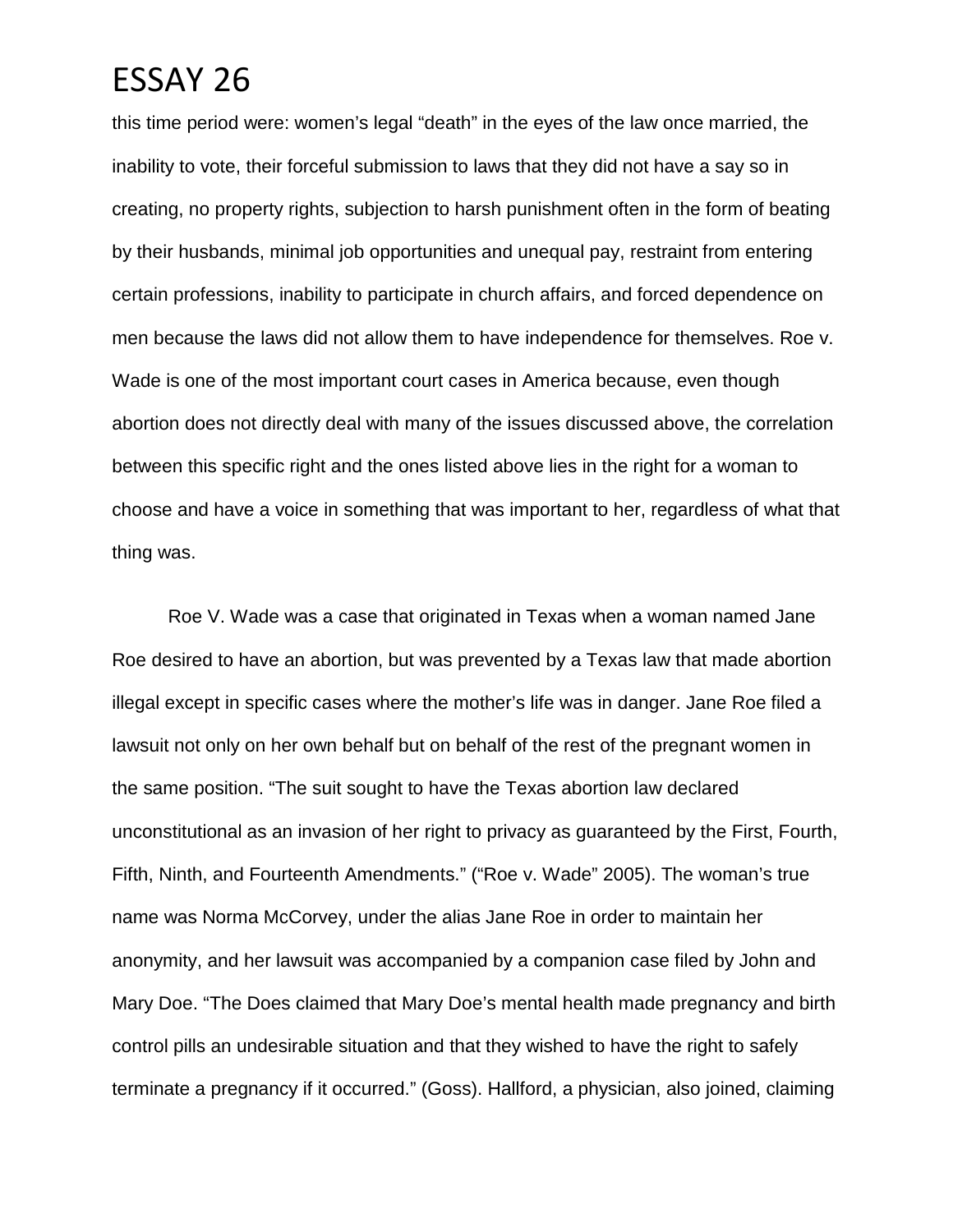that he had the right to perform an abortion if one of his patients desired it. The court decision was in favor of McCorvey and the doctor, but not the Does because the court claimed that their lack of pregnancy did not suffice in filing a lawsuit regarding pregnancy and abortion. Originally held in a district court, this court concluded that banning abortion was indeed a violation of the Ninth and Fourteenth Amendments, and that the law was extremely vague, therefore it should be banned. However, they were unwilling to provide injunction relief to stop the enforcement of the laws, therefore the case was appealed to the Supreme Court. The Supreme Court ruled in favor of Roe, due to the correlation of the Ninth Amendment's right to privacy and the Fourteenth Amendment's Due Process Clause. The ruling was that the States could choose to ban or not ban abortions as they pleased after the point of viability. However, the Supreme Court overturned the District Court's decision, stating that Dr. Hallford was in the same situation as the Does, and that he did not have enough merit to file a case.

Two sides have formed out of the decision of this case: Pro-Life and Pro-Choice. Pro-Life Activists believe that no matter what, a human life should be protected. They advocate for the protection of unborn babies, because a fetus is technically considered alive while it is in the mother's womb. Many Pro-Life advocates are motivated by different religious aspects, the health risks involved for women, and the fetal development process. Particularly, the Roman Catholic Church is one of the main opposers of abortion, as it seems to be a direct violation of Christianity and what God has written in the Bible in regards to life and murder. Pro-Choice argues that "in pregnancies prior to the point of viability- a point at which the fetus cannot live outside the womb- the government does not have the right to impede a woman's decision to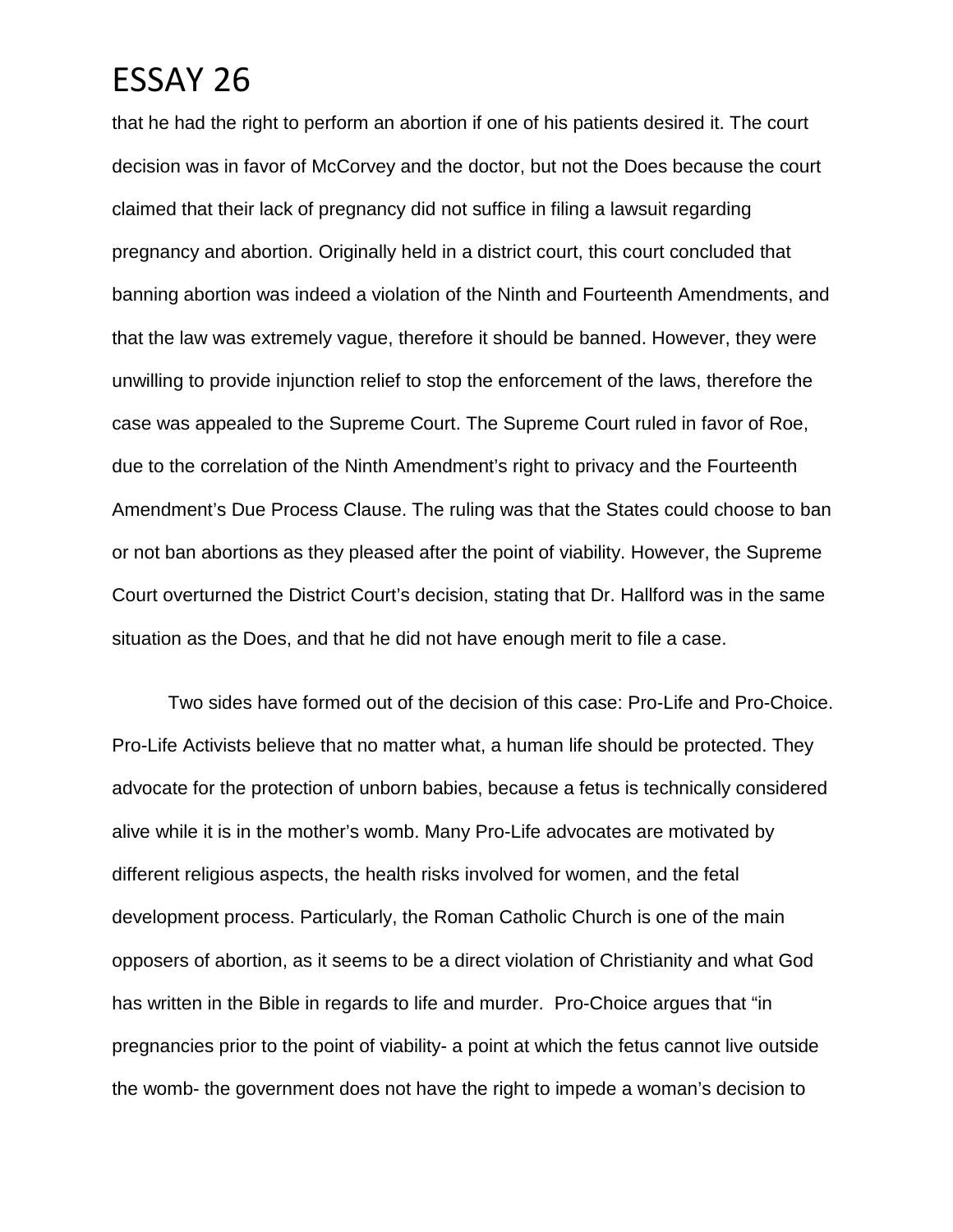terminate the pregnancy." (Goss). Many Pro-Choice Activists advocate a choice after pregnancy due to the fact that some women did not have a choice in whether or not they wanted to be impregnated, particularly in cases of rape. There also may be some people who do not agree with abortion but still support the decision made in Roe v. Wade. "70% of Americans don't want to see Roe v. Wade overturned, according to surveys from Quinnipiac University and Pew Research." ("Roe v. Wade" 2018). This is due in part to the fact that regardless if it was legal or not, abortions were occurring regardless, and many Americans believed in the importance of womanś reproductive health and safety. Regardless of your stand on abortion and if it is ethical or not, this case was much more significant in several other ways that are often not seen because people are often blinded by their views on just abortion itself. This case was revolutionary in two areas: women's rights and privacy. By focusing on these two areas, the importance of these aspects surpasses the importance of the facts of the case of "abortion" itself. The context surrounding the case and the long term impacts of the decision, in fact, have very little to do with abortion itself at all.

One of the major effects of Roe v. Wade was seen constitutionally through the aspect of a ¨right to privacy¨. Reproductive choice meant more to women than just that itself: they viewed this as a privacy issue, and as a civil right that was entitled to them as a citizen in the constitution. Although it is not explicitly defined, the idea of privacy is seen throughout the following areas in the Constitution: ¨… Bill of Rights protections of free speech, assembly, and religious exercise (First Amendment), along with freedom from forced quartering of troops (Third), unreasonable searches and seizures (Fourth), and forced self-incrimination (Fifth)...¨ (Roe v. Wade [1973]). Previously, the right to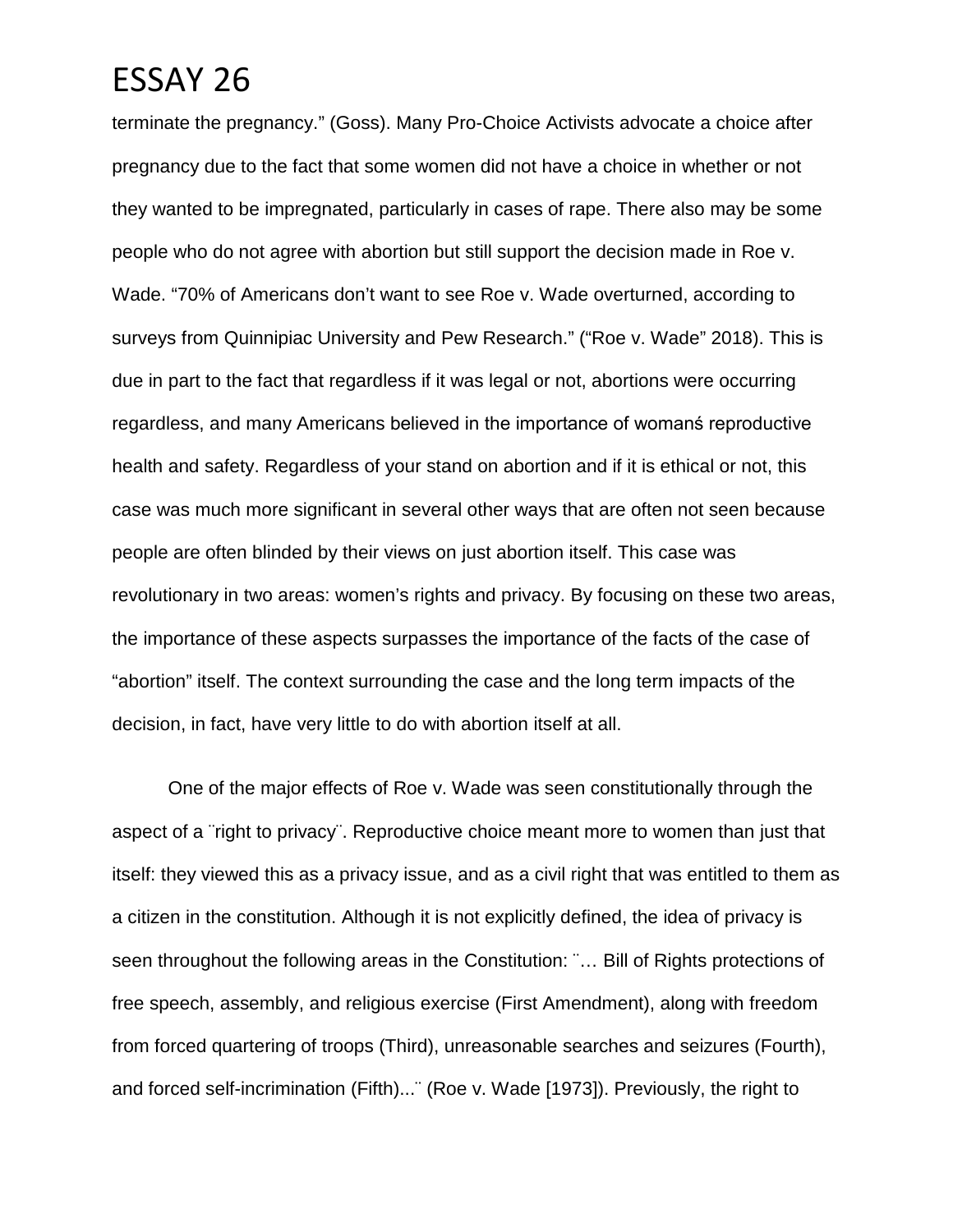privacy was recognized by the Supreme Court, but weakly defined. Roe v. Wade is a landmark case because it created the foundations of several different privacy rights, and can be used as a defining base for privacy rights to come in the future out of other cases. Direct results from the case in regards to privacy rights were seen in a womanś choice in: her physical health and wellbeing, contraception, her family and marriage, and similar aspects. But, the case has also been used in several different ways to advocate other controversial rights that are prevalent in our society today. There are many examples of a wide diversity of groups who are using Roe v. Wade to promote their claim on controversial topics that exist across America. In society today, the decision made in Roe v. Wade is being used to advocate for two very important and controversial topics: gay marriage and privacy protections for personal information with the rise in innovative technological developments. Both of these issues branch off of the definition of the "right to privacy" defined by Roe v. Wade, in the hopes that this definition will extend to protect even more civil rights as modern issues more prevalent to the time period arise. Regardless on whether or not your viewpoints in these particular topics is Liberal or Conservative, the importance of defining privacy rights and applying them in diverse ways is something that groups on opposite ends of the spectrum view as a necessity. Roe v. Wade is the first Court Case to attempt to do this, and it has been and will continue to be used as the base of the future debates in regards to privacy rights for many years to come.

This case also takes on a different role, particularly for feminist movement, empowering women to take control of their own lives and bodies, and giving them the freedom to choose. This decision has greater internal impacts on women than it may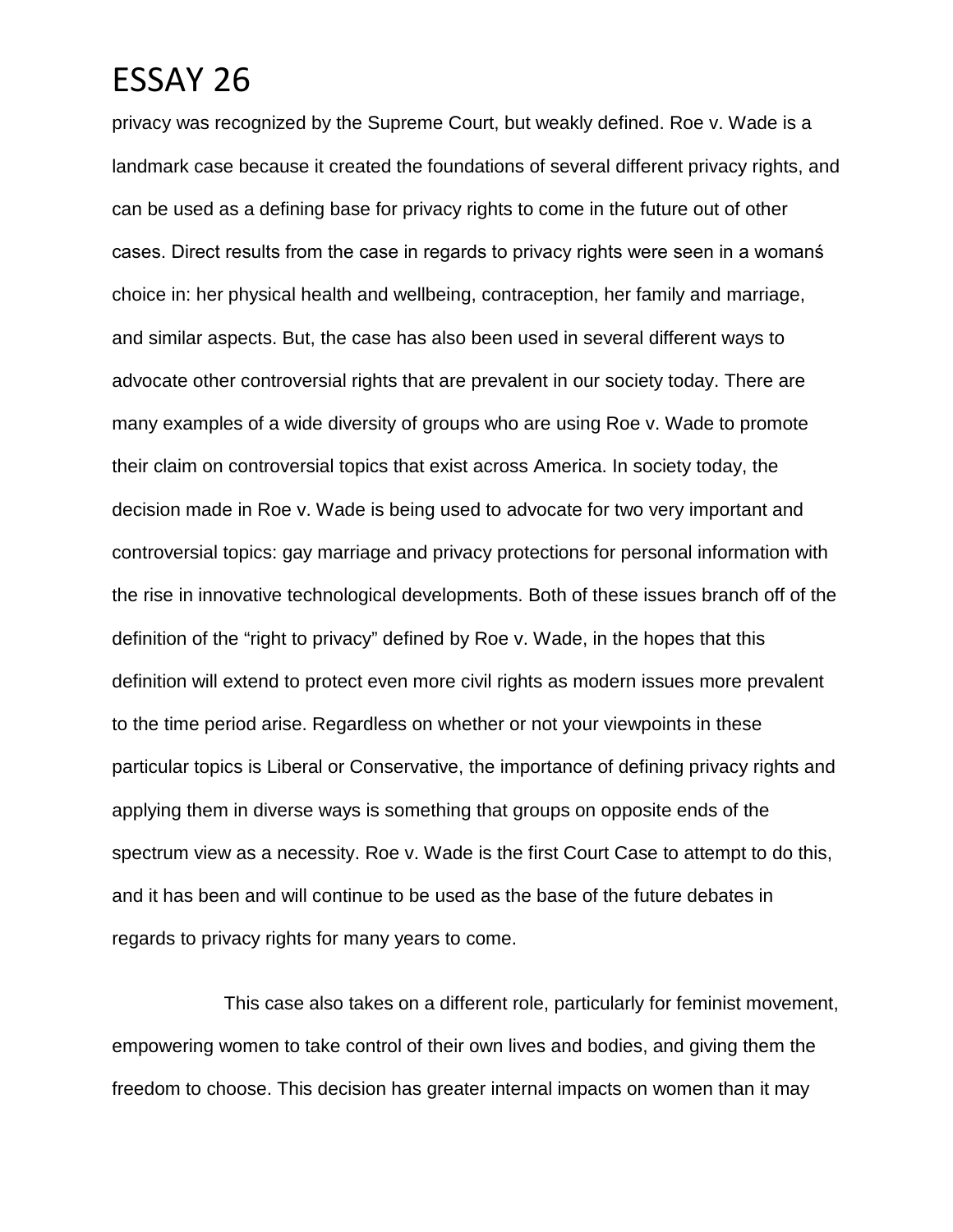seem to appear just by looking at the external impacts. This decision may indeed represent the end of this particular struggle for women and allow them to take control of their own lives and bodies, and have a say so in how their family is run. Previously, men upheld this role, and women were subjected to whatever their husbands told them to do, even if it was entirely against their will. Now, women had the right to refuse and approve certain aspects of intimacy with their husbands, and they also had an impact on the size of their family and the ability to act in a way that is in accordance to what they believe. The decision in this case showed women that speaking out for what they believed in does not always result in harm, and that their voice could indeed be heard and that their opinion mattered and could make a difference in the world. It gave women a stronger sense of self awareness and allowed them to truly be free to become the women that they wanted to be.

The changes that the decision in Roe v. Wade have served to divide and unite groups of like-minded people. It has sparked a change in not only the way the Constitution is defined, but it has also changed the voices of women all across America. The most obvious way that it has changed the country is by defining how far the states could actually go when it came to deciding abortion laws. There was a need for a balance between the two extremes of Pro-Life and Pro-Choice. There are limits on how much a state can dictate, but there are also limits when it comes to how much a woman can dictate as well. After the first trimester, it is up to the states to decide whether or not they want to legalize abortion. This checks and balances system holds true to the original intent of the Founders when they drafted the Constitution. Not one group has too much power. The legal abortion rates in America also were affected by this decision.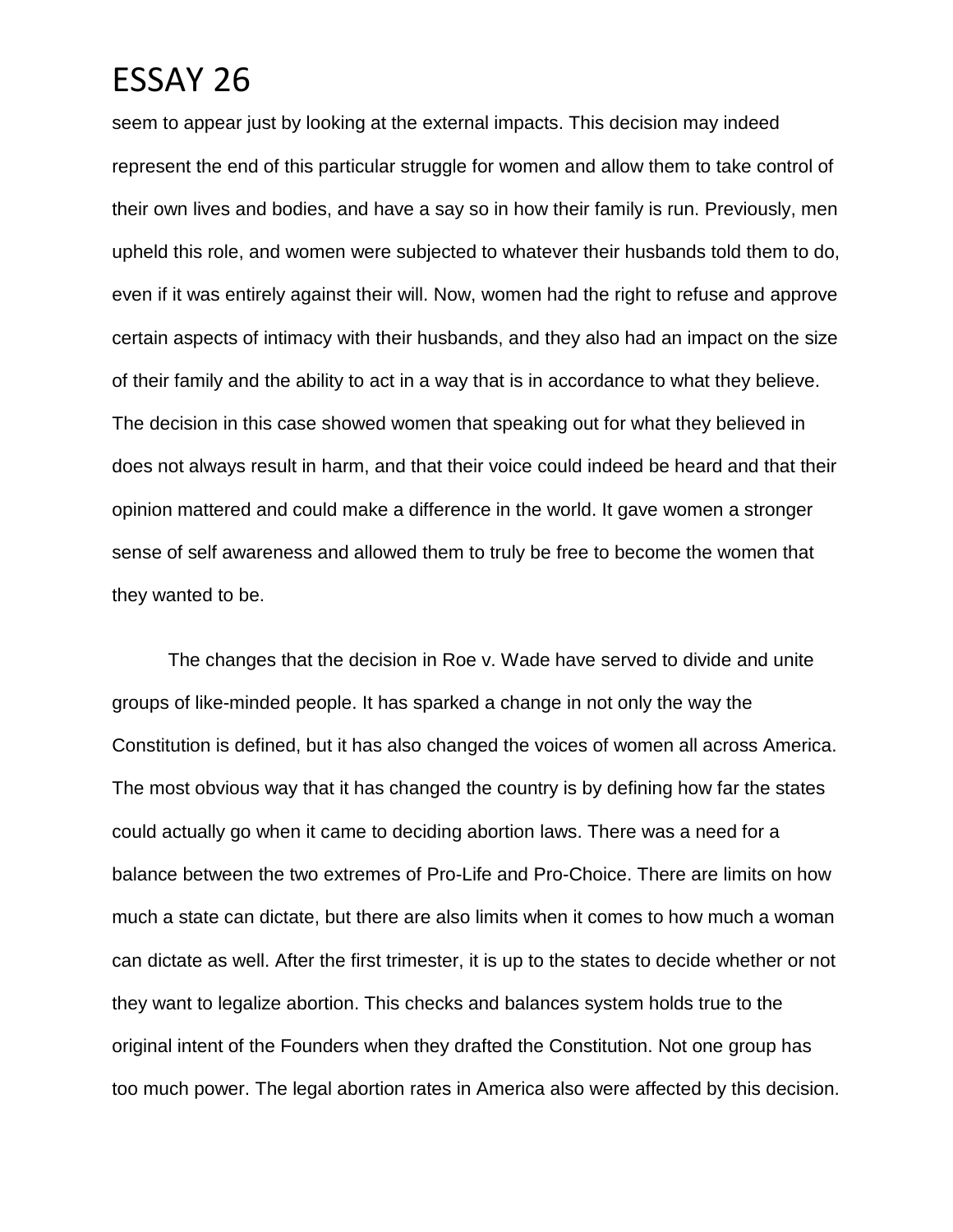"Abortion rates climbed after the decision, a trend that started in the late 1960s, as states began literalizing abortion laws. The abortion rate has now been declining since the 1980s and hit an all-time low in 2010…" (Kliff). States also have begun to pass even more abortion restrictions. On either side of the spectrum, people have united together to tirelessly fight for the cause with which they believe in against those who have united together for the opposite beliefs, and protests occur regularly, particularly outside of Planned Parenthood facilities.

In summation, Roe v. Wade is much more than just a case ruling in favor of abortion. Whether you believe in abortion or not, you can not neglect to see the ways in which this case has drastically impacted the United States and its citizens. The Constitutional significance of this case has made it a landmark case with important historical and present significance in the area of privacy rights for American Citizens. It also serves as perhaps the most defining moment in the second wave of the feminist movement, as it gave women two things that they rarely got the privilege of having before: a choice and a voice.